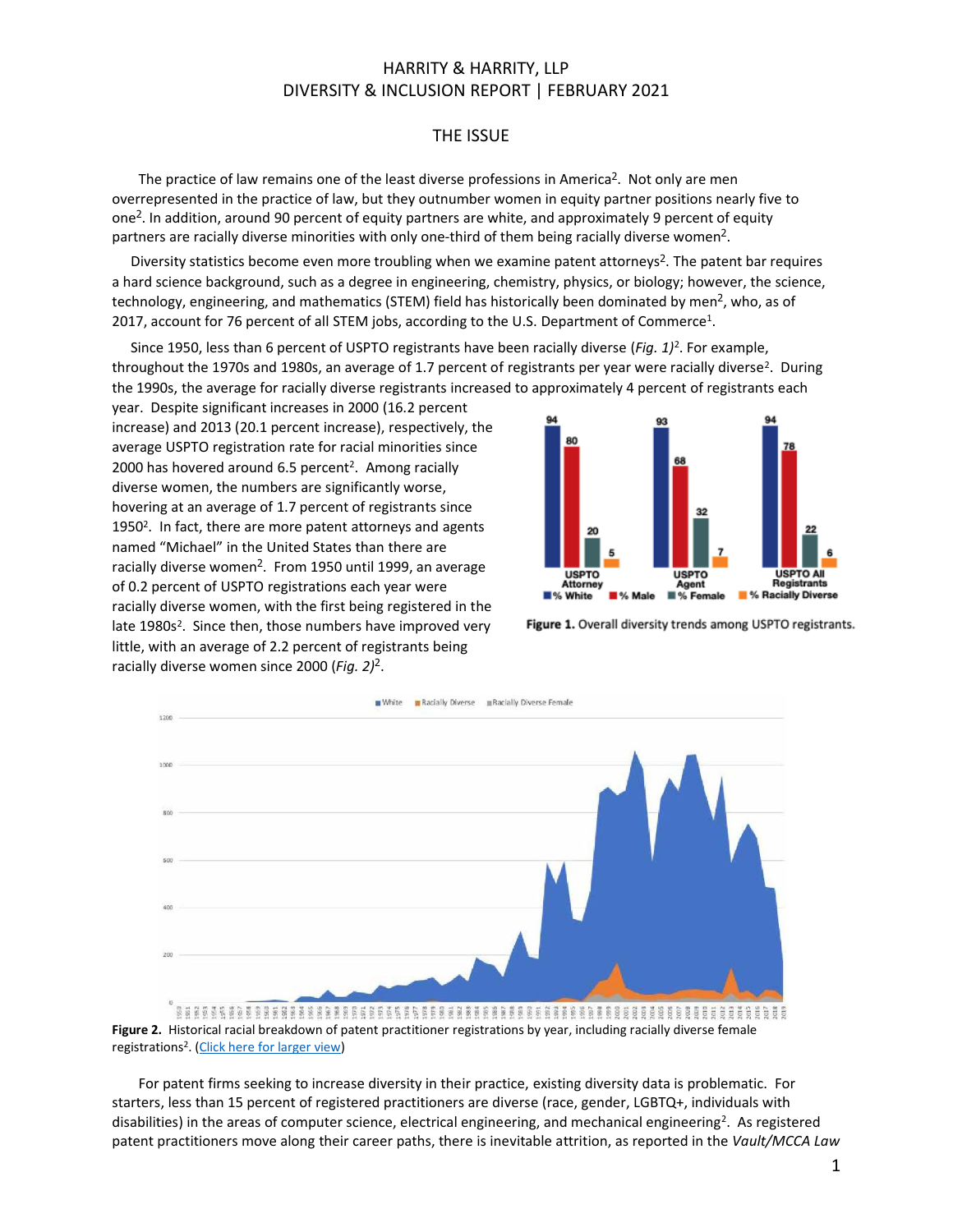Firm Diversity Survey report<sup>3</sup>. Accordingly, it will be difficult for firms practicing in the areas of computer science, electrical engineering, and mechanical engineering to improve their diversity numbers, particularly at the partnership level, given that the diversity numbers are so low before adjusting for attrition.

Diversity of the patent bar is not only important to those practicing in this profession- it is essential for broadening participation in the innovation process by underrepresented groups. Innovation by underrepresented groups will start to improve when they can go to patent attorneys who understand them, who look like them, and who can relate to them. Lowering barriers to the innovation ecosystem to include all groups of people will foster a more robust economy.

#### CURRENT APPROACHES

The lack of diversity in the field of patent law is no secret, and several approaches have been tried in an effort to drive change, with two of the most popular approaches being internship and mentoring programs. These programs help STEM/law students and new patent agents/attorneys improve their skillsets; however, these approaches do little to move the diversity needle in a meaningful way. If they were truly impactful, we'd have seen more significant results over the many years that these programs have existed. Even if internships and mentorships focus strictly on helping diverse groups, the programs still only help the miniscule number of diverse individuals who are already in the field, which does nothing to increase overall diversity numbers in patent law.

The Mansfield Rule is another well-meaning approach for addressing diversity in the legal profession, specifically when it comes to diversity within leadership roles. To achieve Mansfield Certification, law firms are required to demonstrate progress in increasing diversity in senior recruitment and leadership decisions by affirmatively considering a minimum of 30 percent diverse candidates for these roles, including women, attorneys of color, LGBTQ+ and lawyers with disabilities. Today, women account for a mere 20 percent of all USPTO registered attorneys and just 5 percent of all registered patent attorneys are racially diverse<sup>2</sup>. Therefore, it becomes statistically impossible for every patent law firm to have diverse candidates make up 30 percent of their leadership talent pool. The data doesn't get much better for the general legal profession either, which has less restrictive requirements to practice as compared to patent bar. As of 2019, all racial minorities combined make up just 17.48 percent of practicing attorneys, and only 3.43 percent of all attorneys include individuals with disabilities or that are openly LGBTQ+<sup>3</sup>. While women account for just over 36 percent of all attorneys, women of color only account for 9 percent (*Fig. 3)*.

| Demographic                      | 2L Summer<br><b>Associates</b> | <b>Associates</b> | Of<br><b>Counsel</b> | <b>Nonequity</b><br><b>Partners</b> | <b>Equity</b><br><b>Partners</b> | All<br><b>Partners</b> | All<br><b>Lawyers</b> |
|----------------------------------|--------------------------------|-------------------|----------------------|-------------------------------------|----------------------------------|------------------------|-----------------------|
| White/Caucasian                  | 66.39%                         | 73.38%            | 85.93%               | 89.77%                              | 89.87%                           | 89.30%                 | 81.69%                |
| Asian American                   | 13.13%                         | 11.99%            | 5.25%                | 4.21%                               | 3.73%                            | 3.86%                  | 7.70%                 |
| Hispanic/Latinx                  | 7.55%                          | 5.46%             | 3.41%                | 3.33%                               | 2.62%                            | 2.81%                  | 4.08%                 |
| African American/Black           | 7.76%                          | 4.83%             | 3.06%                | 2.45%                               | 1.94%                            | 2.08%                  | 3.45%                 |
| Multiracial                      | 3.81%                          | 3.24%             | 1.44%                | 1.23%                               | 0.76%                            | 0.89%                  | 2.02%                 |
| Alaska Native/American Indian    | 0.25%                          | 0.18%             | 0.20%                | 0.21%                               | 0.14%                            | 0.16%                  | 0.17%                 |
| Native Hawaiian/Pacific Islander | 0.14%                          | 0.08%             | 0.05%                | 0.06%                               | 0.03%                            | 0.04%                  | 0.06%                 |
| Openly LGBTQ                     | 5.61%                          | 4.01%             | 2.16%                | 2.02%                               | 1.90%                            | 1.93%                  | 2.90%                 |
| Individuals with Disabilities    | 0.35%                          | 0.55%             | 0.64%                | 0.57%                               | 0.44%                            | 0.48%                  | 0.53%                 |
| <b>All Racial Minorities</b>     | 32.63%                         | 25.78%            | 13.41%               | 11.49%                              | 9.21%                            | 9.83%                  | 17.48%                |
| All Women                        | 51.37%                         | 46.47%            | 39.96%               | 30.11%                              | 21.64%                           | 23.93%                 | 36.16%                |
| <b>Women of Color</b>            | 19.27%                         | 14.58%            | 7.05%                | 5.06%                               | 3.08%                            | 3.61%                  | 9.00%                 |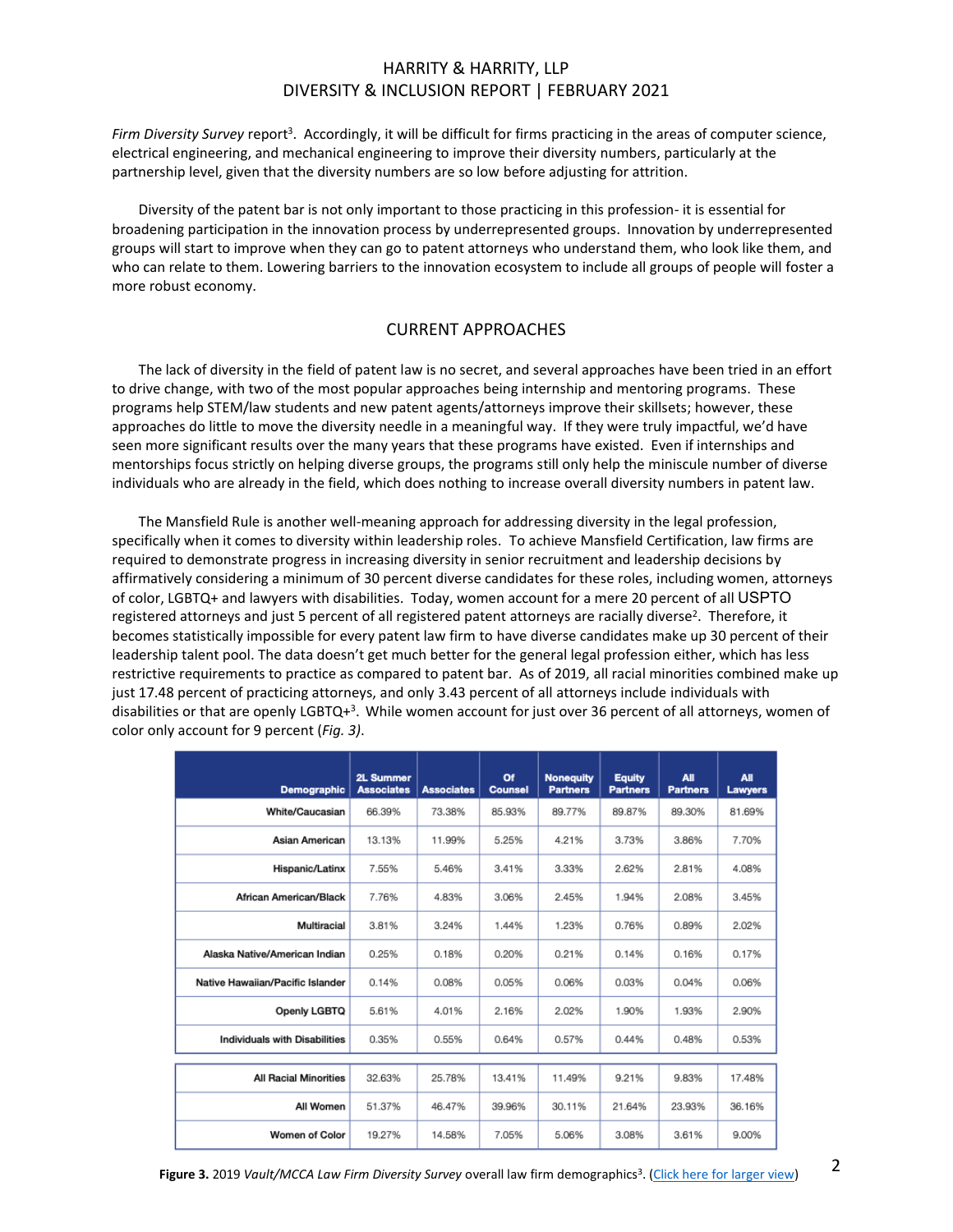The Coca-Cola "Heavy Stick" approach is similar to the Mansfield Rule; however, it actively punishes firms that do not meet certain diversity requirements. According to a January 2021 article by *Bloomberg Law<sup>4</sup>* , "Coca-Cola is forcing its outside counsel to staff at least 30% of new matters with diverse attorneys, with at least half of that billable time going to Black lawyers in particular." The corporation's General Counsel, Bradley Gayton, stated he hopes to increase the overall diverse billable hour staffing requirement to 50% within the next two years, calling the initiative "one of the legal industry's most rigorous outside counsel diversity programs yet" and withholding a nonrefundable 30 percent of fees from firms that fail to meet diverse staffing metrics<sup>4</sup>.

As with the Mansfield Rule, this approach poses several logistical issues based on the fact that only 3.45 percent of attorneys are Black (*Fig. 3)*. Even after adding in all racially diverse attorneys, Coca-Cola is limiting its legal talent force to less than 18 percent of the legal field *(Fig. 3).* Applying this approach to the patent field produces even worse results. For example, 86.5 percent of all intellectual property attorneys in the United States are Caucasian, meaning just 13.5 percent are racially diverse<sup>5</sup>. Looking at the patent field specifically, merely 1.7 percent, or 578 of the total 34,000 registered patent attorneys are Black (*Fig. 4)*.



Figure 4. AIPLA 2019 Report of the Economic Survey background of all surveyed intellectual property attorneys<sup>5</sup>.

The "Heavy Stick" approach is sure to result in some level of quality reduction for client work products, because work is assigned based on physical characteristics instead of relevant legal skills and experience. Coca-Cola, and others adopting the "Heavy Stick" approach, should expect a downward shift in quality, and perhaps also timeliness, efficiency, and expertise, if they decide to eliminate their existing standards in favor of this new diversity driven approach.

The overriding problem among the diversity approaches discussed above is that none address the root cause of the diversity issue: *the numbers.* It may be idealistic for an organization to *say* that it will hire a specific number of diverse candidates or counsel; however, when it comes time to *make diverse hires*, where will these diverse individuals come from? If, for example, every organization requires that 30% of their work goes to Black patent attorneys and, as we know, there is a pool of 578 of them<sup>5</sup>, how much work can those attorneys handle? What happens to the firms whose fees are withheld because these 578 attorneys already have too much work on their plates? How is it statistically viable to meet these standards, and what impact will it have on the health and work/life balance of the 578 attorneys?

#### HARRITY ADVOCATES FOR A NEW APPROACH

For the reasons above, we believe that the Coca-Cola "Heavy Stick" approach (i.e., an approach that punishes law firms that do not meet certain metrics) is not the correct approach to improve diversity in the legal profession,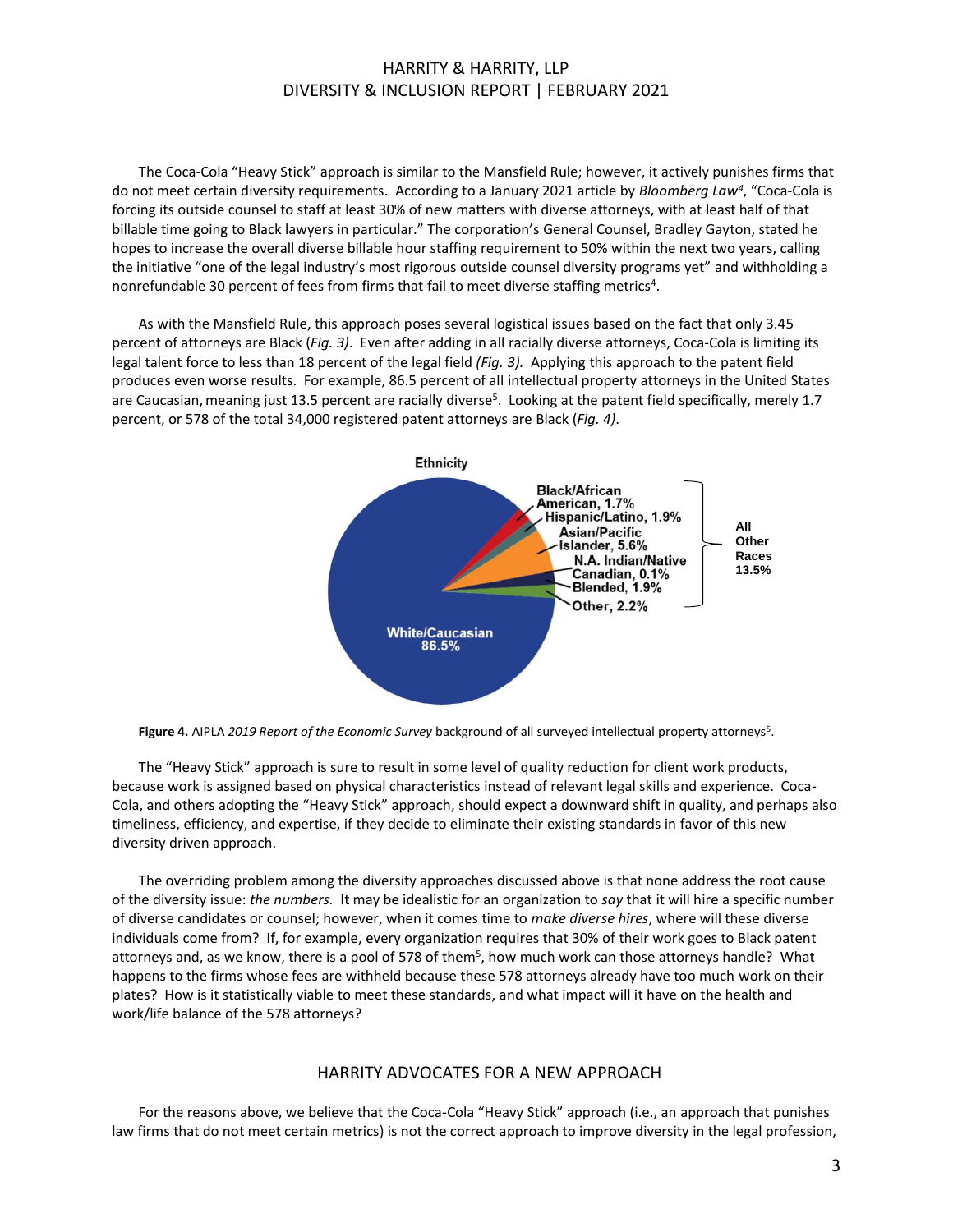especially when the standards cannot be met with today's pool of diverse attorneys. Instead, we recommend a "Carrot" approach, which rewards firms that innovate when it comes to diversity solutions. With the "Carrot" approach, companies can require firms to create and implement new diversity solutions, and explain how these solutions actually help solve the diversity numbers problem in the legal profession. The expectation of firms to create programs that bring more diverse candidates into the field, rather than merely manipulating data to check boxes or achieve unrealistic quotas, will help address the issue from the ground up. Companies should encourage and reward innovative and disruptive diversity solutions however they see fit. Whether this be awarding the firms with the most disruptive and beneficial solutions with a nominal monetary amount, investing in programs themselves through sponsorships or scholarships, or other applicable incentives, firms will switch their focus from scrambling to find diverse attorneys or recruiting from competing firms to making a lasting impact in the field.

#### HARRITY'S DIVERSITY SOLUTIONS

Our Diversity Mission has always been to promote and nurture a respectful, highly engaged, family-friendly, and inclusive culture that values the diversity of our talented team by leveraging and learning from our team's diverse backgrounds, experiences, perspectives, skills, talents, and capabilities. At Harrity & Harrity, we are committed to The Rooney Rule 2.0, a hiring policy we pioneered that demonstrates our firm's commitment to our Diversity Mission is not just lip service.

The Rooney Rule is a National Football League policy that requires league teams to interview one minority candidate for every head coaching or senior football operations job opening. However, this means that if 1,000 individuals apply to the opening, only one minority individual needs to be considered and the other 999 can be white males. Our Rooney Rule 2.0 takes this policy a step further; we are committed to interviewing one female or minority candidate for every male, non-minority candidate interviewed for any position at our firm. While this is similar to the Mansfield Rule in that diverse candidates are considered, the Rooney Rule 2.0 applies to all positions at the firm, not just leadership roles. Prior to implementing our Rooney Rule 2.0 in January of 2016, 8 percent of Harrity & Harrity attorneys were diverse. Today, 30 percent of our attorneys are diverse, nearly quadrupling our diversity numbers in five years through the implementation of just one policy.

We also remain committed to producing top quality work for our clients, so unlike the "Heavy Stick" approach that selects candidates based on physical characteristics, our candidates must go through a rigorous hiring process, which includes skills-based testing. Once a candidate submits their test, all identifying information is removed to eliminate potential scoring bias and is replaced with an anonymized code prior to sending the test to a separate grading team. We aspire to grow our diversity numbers; however, we cannot sacrifice the quality of our work or the value of our clients' IP assets. Our process allows candidates to be screened based solely on their abilities, rather than physical characteristics. Once hired, every individual is reviewed based on a scorecard that relates to their position and includes strictly objective metrics to be graded on (timeliness, work product volume, efficiency, etc.). This process allows individuals to be reviewed solely based on their job performance, and again removes the likelihood of bias.

We recognize that our high standards for quality limit the overall pool of eligible candidates, and that not enough diverse individuals exist in that pool in the first place. To fix the root cause of this problem - the lack of diversity in the legal profession - requires a long-term approach to be measured in years, not months or days. Several factors contribute to this problem, which, in turn, requires a multi-pronged solution:

- 1. *Insufficient number of diverse students entering law school*. This aspect requires educating young diverse individuals about legal career opportunities in high school and undergraduate programs; putting programs in place to steer these individuals toward law school (e.g., pre-law classes, scholarships, tutoring for LSAT, summer internships, etc.); and encouraging underrepresented groups to participate by addressing and eliminating historical obstacles (e.g., lack of financial resources, college readiness, institutional stereotypes, lack of focus and self-motivation, lack of assistance and engagement<sup>6</sup>). This aspect has at least a 3-year lead time to see results.
- 2. *Insufficient number of diverse students entering STEM programs (which is a prerequisite to a career in patent law*). This aspect must be tackled at the middle school and high school levels to increase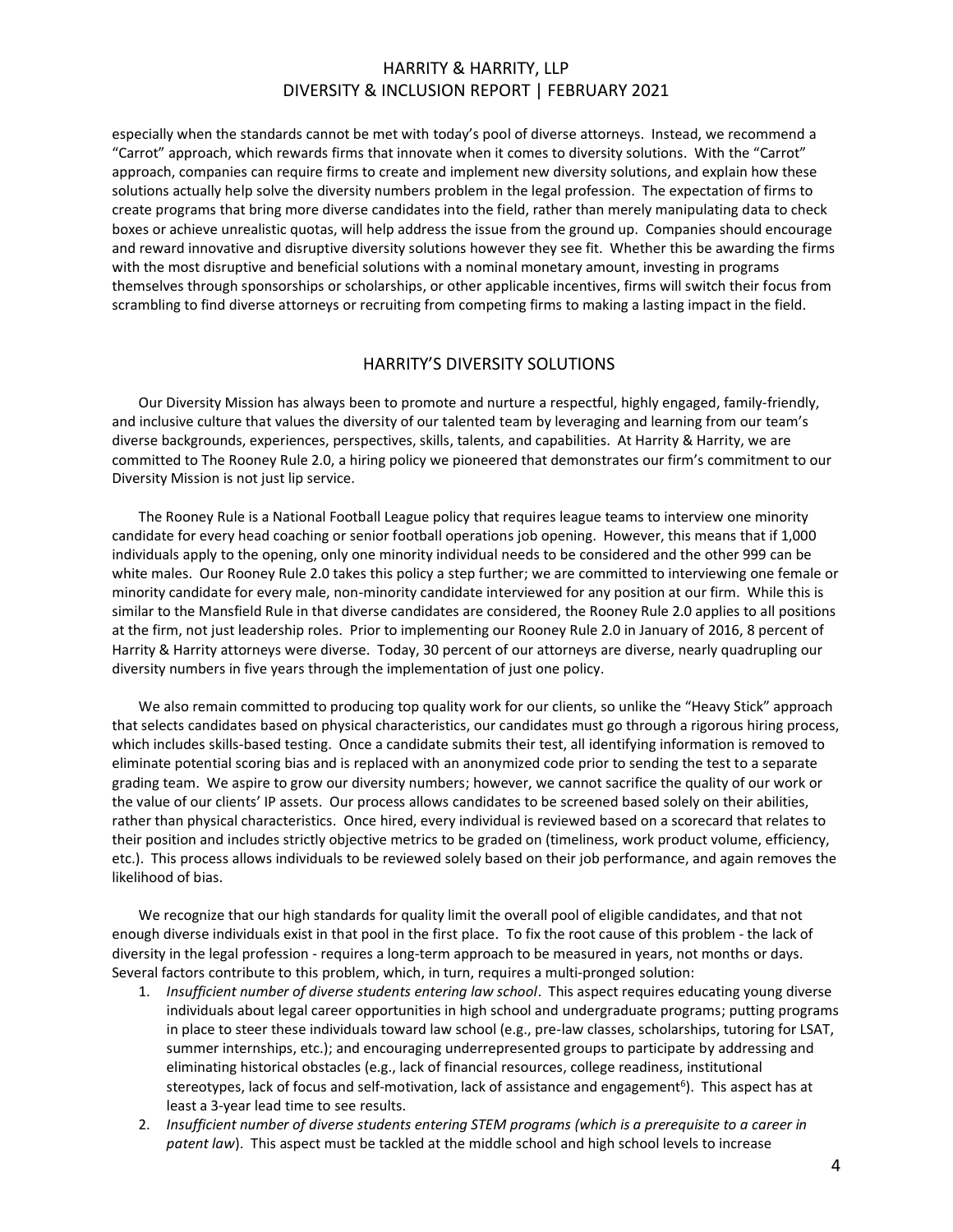enrollments in undergraduate programs. The above approach can be applied when students are in middle and high school STEM programs to inform them of legal opportunities. This aspect has at least a 2-year lead time (assuming high school juniors are the most advanced targets) for changing college admission rates, and at least 6 years before individuals graduate high school, complete undergraduate degrees, and can enter law school. Realistically, it will take 7 to 9 years before law school graduation demographics change noticeably for the patent field under this solution.

3. *Insufficient number of mid and upper-level attorneys that are diverse.* This aspect requires that firms provide targeted training, mentoring, and work opportunities to diverse attorneys to grow their skills and help them advance within firms. Merely advancing people based on physical characteristics and regardless of skillset will impair quality delivered to clients and will blemish diversity efforts going forward. This aspect has at least a one-year lead time because meaningful training for a narrow skillset takes at least a year to complete. Lead time will be longer for more varied or advanced skillsets.

Using this knowledge, Harrity's Diversity Committee has dedicated many hours to creating, implementing, and evolving Diversity Programs that are focused on serving the legal community by helping to increase the number of diverse legal practitioners and enhancing their quality of practice in patent law.

**Minority Firm Incubator Program**: We hired our firs[t Minority Firm Incubator](https://harrityllp.com/incubator/) (MFI) candidate in 2020. This program was established to help train, cultivate, and launch minority-owned patent law firms. The program consists of four phases: Drafting Patent Applications, Prosecuting Patent Applications, Firm Management, and Firm Launch. In the fourth year, program participants have the tools, knowledge, and experience required to launch their own patent law firms with the added benefit of established corporate relationships based on Harrity working with our clients to send work to a graduate's new firm. Firm leaders will receive ongoing mentorship from Harrity to help ensure their success. The goal of the program is to increase the number of minority owned law firms. Incubator programs are vital because they help jumpstart a new law firm in the same way venture capital funding helps startups ramp up their operations. Minority-owned firms are less likely to have access to the capital and resources needed to run a sustainable business, and the Harrity MFI reduces these obstacles by connecting new firms with clients and by providing personalized training to the firm's leadership team.

**Minority Firm Incubator 2.0:** In an attempt to make our Minority Firm Incubator program more impactful to the patent field, we are developing an enhanced version of our program. This program will be both a virtual and condensed version of our current MFI and focus on helping diverse individuals launch their own patent firms and help existing, struggling minority-owned firms to succeed. The program will teach best practices of firm management and focus on improving quality processes within the firms, which will in turn allow them to give better pitches, win more business, and produce higher quality work product.

**Annual Women's Patent Law Workshop**: We are currently planning our [Fourth Annual Women's Workshop](https://harrityllp.com/diversity/womens-workshop-2020/), to be held May 2021. This four-day virtual workshop introduces the field of patent law to female science and engineering students, law school students, and recent graduates. Women from across the country join us for skills training in patent preparation, prosecution, and writing; career and resume mentoring; patent bar preparation; and to learn first-hand from partners at major law firms, leaders in university tech transfer, and in-house counsel about their experiences as women in the legal field. By engaging women at the early stages of their careers, we hope to encourage them to join the patent field and provide them with tools to do so successfully.

**The Harrity Academy**: Launched in September of 2020, the [Harrity Academy](https://harrityllp.com/diversity/the-harrity-academy/) is a free virtual program comprised of three courses that introduce diverse participants to the field of patent law; provide exclusive training, practice materials, and mentorship; and teach how to effectively and efficiently draft and prosecute highquality patent applications. The goal of this program is to help increase the number of diverse candidates entering the patent field by targeting diverse students in STEM programs and law schools; newly practicing attorneys; and early career engineers. Courses are held each Spring and Fall, with 20 participants per class, and are voluntarily taught by Harrity attorneys.

**The Diversity Channel:** In January 2021, Harrity launched [The Diversity Channel,](https://harrityllp.com/thediversitychannel/) a collection of resources aimed at increasing diversity and inclusion in the patent field by sharing ideas and sparking conversations. The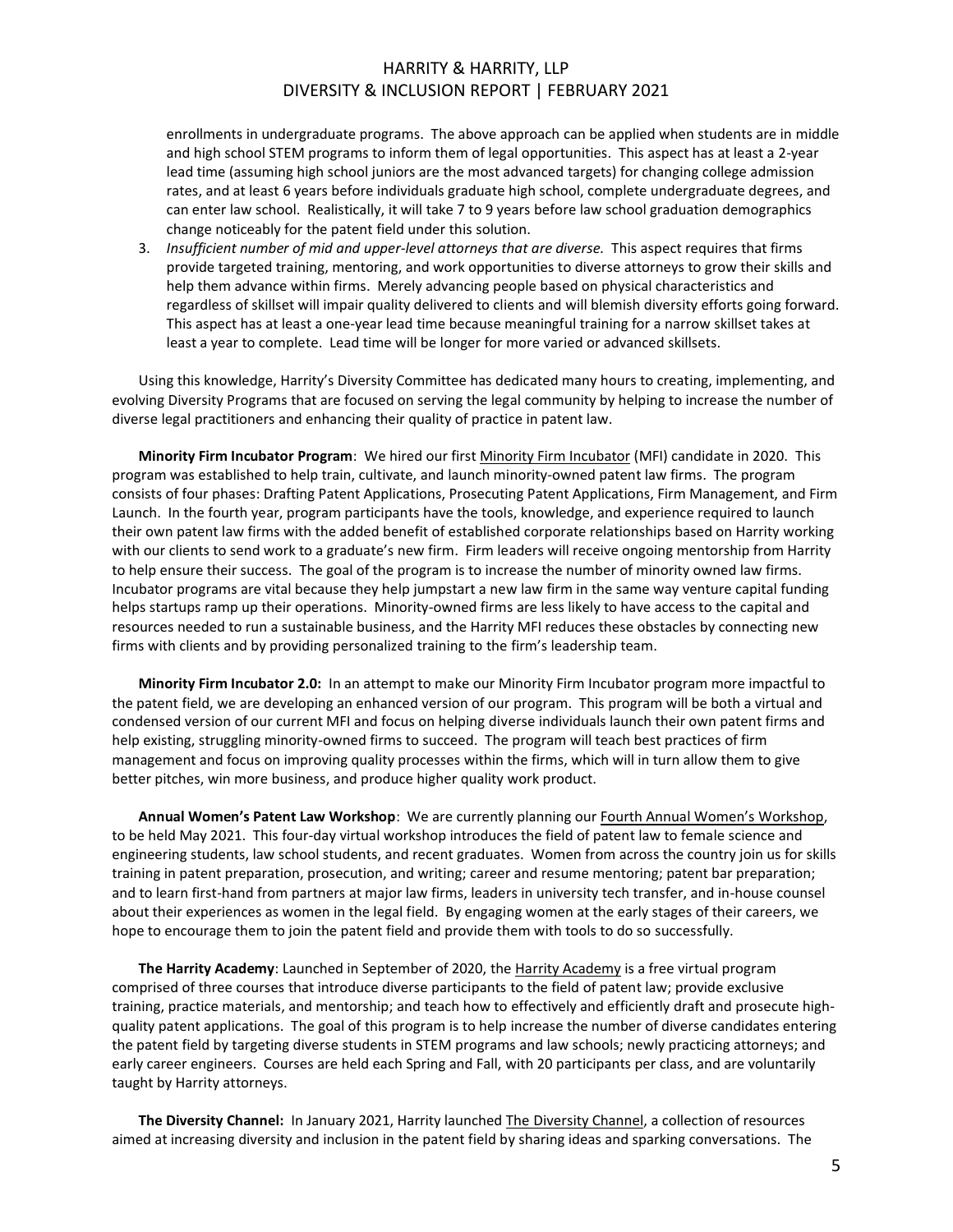channel includes published articles on the issues surrounding diversity in the legal field; *Driving Diversity*, a weekly vlog produced by Diversity Co-Chair Elaine Spector with consumable tips to drive diversity within an organization; and *Diversity Dialogue,* a series of webinars held throughout the year featuring diversity-thought leaders that provide the benefits, challenges, and processes associated with increasing diversity in the patent field.

**Patent Pathways:** While each of our Diversity Programs have the implicit goal of encouraging diversity and inclusion in the patent legal field, Patent Pathways will have the most direct impact on the least represented group (i.e., Black female patent practitioners), with a goal of increasing the number of Black female registered patent practitioners. The program includes an introduction to patent careers, several weeks of patent preparation and prosecution training, and a clear pathway to taking and passing the patent bar. This program will include corporate sponsorships for patent bar preparation courses as well as taking the bar, and potential law school scholarships offered to those who pass the patent bar. Patent Pathways participants will also be matched with patent attorneys for ongoing mentorship opportunities and maintain a network of other Patent Pathway participants to help each other succeed throughout their careers.

**Harrity's Tutoring Program:** While internships and mentoring programs help diverse individuals who are already in the field, tutoring programs aimed at middle and high school students in math and science classes focus on encouraging diverse individuals to enter the patent field. By enlightening students, at a young age, to education opportunities in the STEM field, we provide students with the encouragement needed to become interested in a patent law career, and give them the tools they need to pursue such a career. Our proposed program consists of three phases:

Phase 1 - Provide free STEM tutoring to girls/women who are interested in STEM, starting as early as middle school and continuing through college. This program will help increase the number of women who go to college to pursue a STEM degree and greatly increase the chances that they graduate with such a degree. We recommend that all participants of this program be required to partake in free mentoring sessions, which will include an introduction to the patent field.

Phase 2 - Expand the program to include all categories of diverse students.

Phase 3 - Expand the group of schools and colleges involved.

Possible Expansion - Provide free English tutoring (since writing is an important part of a career in patent law).

The overall goal of the program is to increase the percentage of diverse USPTO-registered patent professionals in the patent field so as to better represent the diversity of the U.S. population. This program requires partnering with skilled tutors for complex STEM courses and requires the support of corporate sponsors.

**Internal Progress:** In early 2020, we named our first female partner[, Elaine Spector.](https://harrityllp.com/team/elaine-spector/) Along with her twenty years of experience in the patent field, Elaine serves as Co-Chair of the Harrity Diversity Committee, Chair of the AIPLA Women in IP Law Committee's Global Networking Event and Outreach Subcommittee, Vice-Chair of IPO's Diversity and Inclusion Committee, Co-Chair of IPO's Diversity & Inclusion Outreach Subcommittee, and a Board Member and Secretary at the non-profit No More Stolen Childhoods.

As a firm, we are actively involved with several organizations that promote Diversity within the legal community: AIPLA- Women in IP Law Committee; Association of Legal Administrators, ChIPs; IPO Diversity & Inclusion Committee; and Minority Corporate Counsel Association (MCCA). We will also be conducting monthly Affinity Group meetings led by [Edward Kim,](https://harrityllp.com/team/edward-kim) former president of the largest government-affinity group, USPTO-Asian Pacific American Network (APANET). In addition, we are proud to report that all employees at the firm completed diversity and unconscious bias training in the last year. We continue to work every day to ensure inclusion within our firm through open communication, weekly leadership check-in calls, and regular committee meetings which allow any member of our firm to participate in brainstorming initiatives for all aspects of our business development, including our Diversity Committee.

#### HARRITY SEEKS PARTNERS TO IMPROVE THE PATENT LAW PROFESSION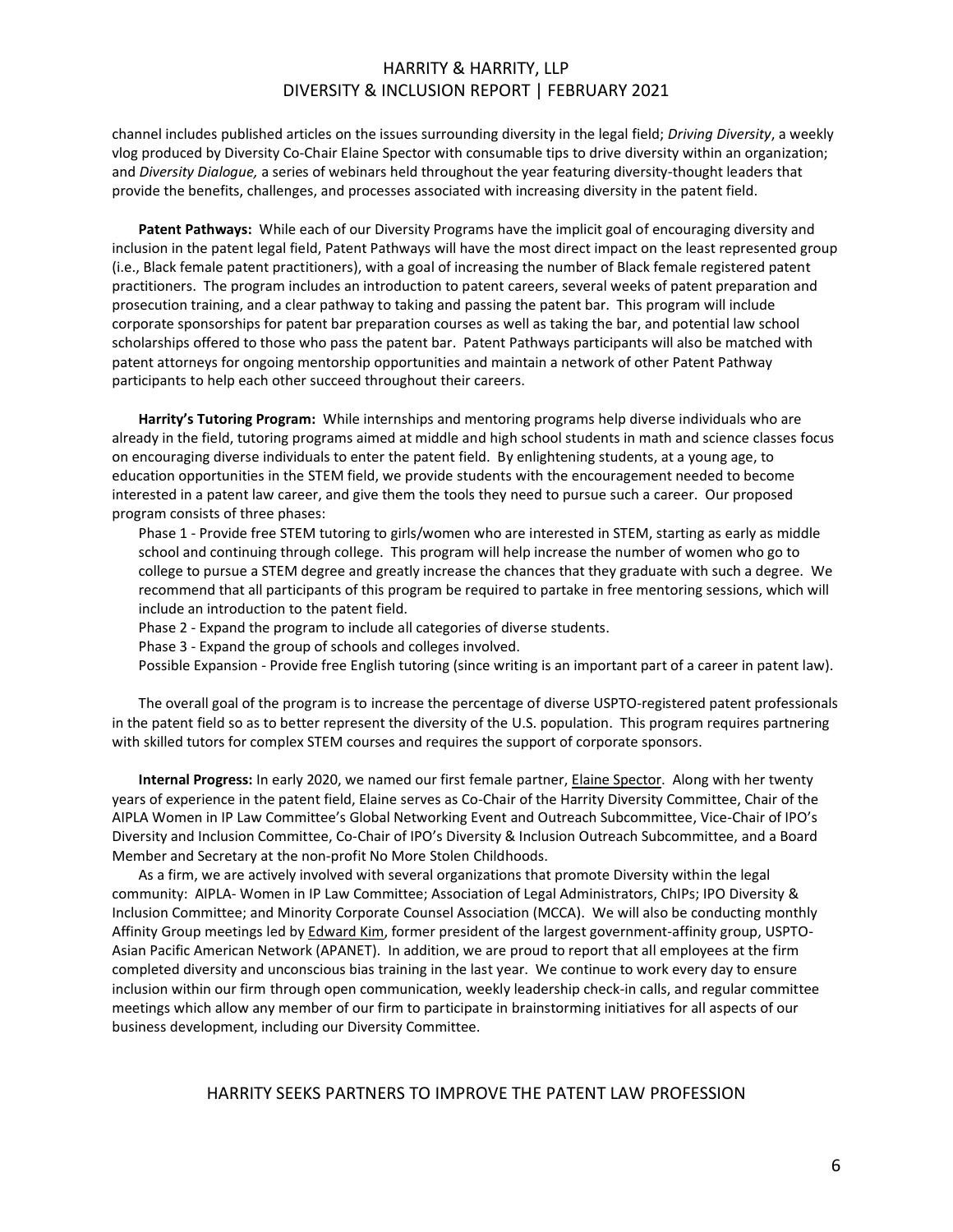Imagine the future of our legal profession if companies adopted our proposed Carrot approach, where a majority of law firms are developing new and disruptive diversity programs to finally make the diversity issue a thing of the past. One of the largest obstacles we face in this battle is a lack of action. While current approaches attempt to address internal diversity counts, rarely are organizations creating external programs directed at fixing the root cause of the issue. The legal profession first needs to recognize that the problem is not that firms do not want to hire diverse candidates, but that a sufficient number of diverse candidates do not exist in the field in the first place. Using this knowledge, organizations that require law firms to seek practical and attainable solutions that bring more diverse individuals into patent law will be the ones responsible for revolutionizing the field with respect to diversity. In turn, we can create proportionate opportunities for diverse individuals to thrive in the field, such as described in the Mansfield Rule and Coca-Cola approaches.

That being said, Harrity & Harrity is currently taking action to tackle this issue head-on. As outlined in our aforementioned Diversity Programs section, we have dissected the causes of the diversity issue and created realistic plans of action to begin addressing diversity issues from the ground-up. While we recognize that this will be a long-term effort, we are confident that we can drive the field in the right direction, beginning now.

#### Next Steps:

#### *Patent Pathways*

This program is scheduled to launch in Spring 2022. Materials for patent training will be provided by Harrity, and classes will be taught by both Harrity attorneys and other leaders in the patent field. The goal of this program is to increase the number of Black female registered patent practitioners; however, this training is only successful if participants actually go on to take the patent bar. This opens up several partnership opportunities, including:

- 1. Exclusive Program Sponsorship: Pay for patent bar preparation course, patent bar exam, and USPTO registration fees for all of the women who participate in our Patent Pathways program. This equates to \$500 per preparation course, \$400 per patent bar exam and \$100 per registration for up to 20 women in the class at a time.
- 2. Non-exclusive Program Sponsorship: Pay for one or more women for one or more stages of the patent bar registration process. This equates to roughly \$500 per preparation course, \$400 per patent bar exam and/or \$100 per registration.
- 3. Scholarships: Offer law school scholarships to any number of women who both complete the Patent Pathways training and obtain registration with the USPTO. The amount of any particular scholarship is discretionary.

#### *Harrity's Tutoring Program*

Providing diverse students with the resources needed to succeed in the STEM field at a young age will increase the likelihood of them going on to pursue a degree and a career in STEM, which is a critical first step for entering the field of patent law. With a long-term goal of increasing the percentage of diverse USPTO-registered patent professionals, students need to both be aware of this opportunity, and be equipped to succeed should they pursue it, which this program accomplishes. Our tutoring program will have several partnership opportunities, including:

- 1. Exclusive Program Sponsorship: Pay for full tutoring program for entire participant group, which includes multiple tutors for multiple schools. (cost TBD)
- 2. Non-exclusive Program Sponsorship: Pay for one or more tutors for one or more students. (cost TBD)
- 3. Scholarships: Offer undergraduate scholarships to any number of students who complete the tutoring program and enter a STEM program at an accredited university. The amount of any particular scholarship is discretionary.

We are actively seeking partners to join us in transforming the legal profession to one that mirrors the diverse landscape of our society as a whole. This starts with giving diverse individuals the tools required to enter and succeed in the patent field and encouraging early interest in pursuing a career in patent law. We feel that our